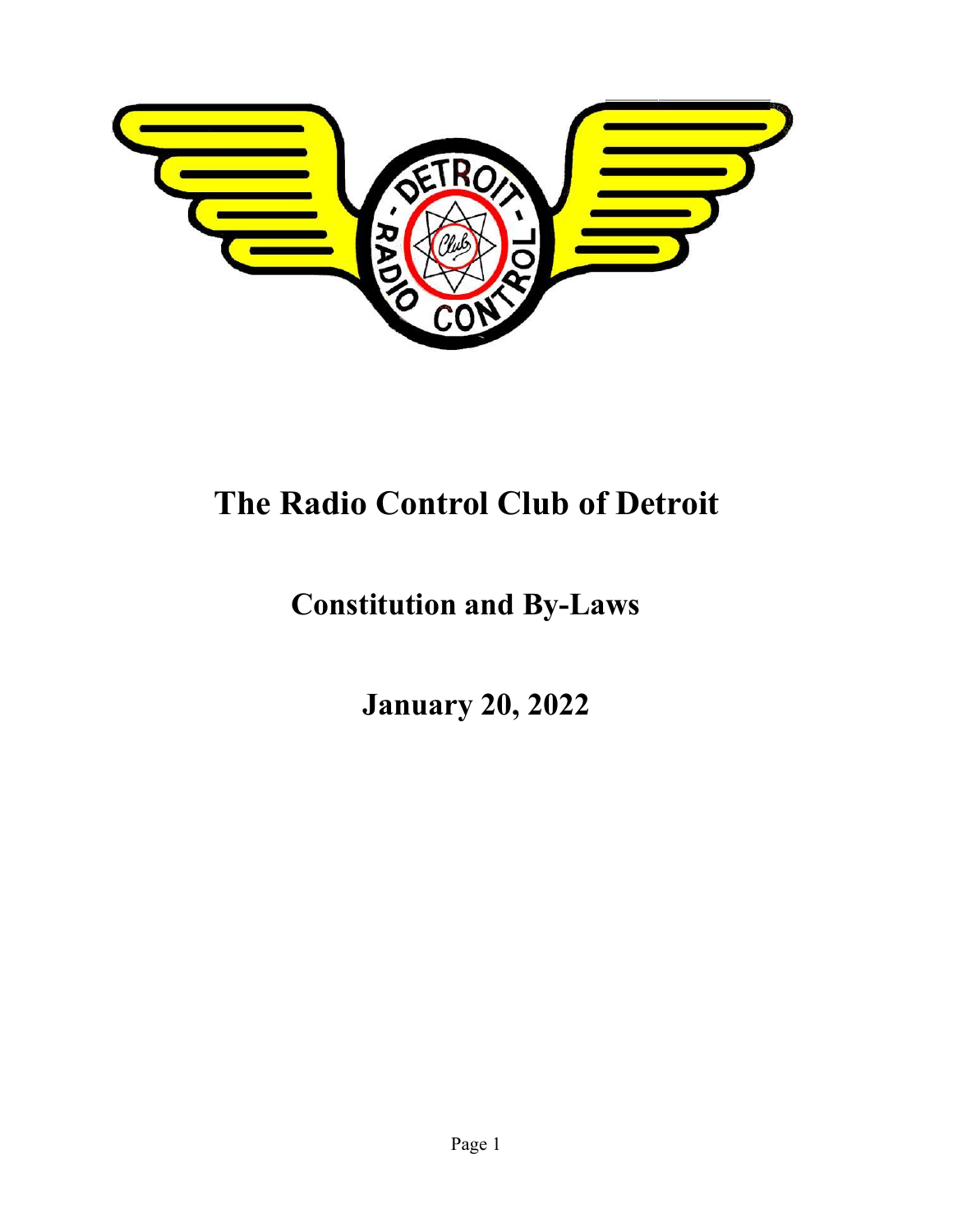## **Radio Control Club of Detroit**

Affiliated with the Academy of Model Aeronautics Chapter #368, since 1953

## **Constitution**

## **Article 1 - Name:**

The name of this organization shall be the Radio Control Club of Detroit.

## **Article 2 - Purpose:**

The Club shall be non-profit, non- partisan and incorporated as such under the laws in the State of Michigan and shall be organized for the pleasure and recreation and other non-profitable purposes of its' membership. The Club shall be chartered by the *Academy of Model Aeronautics,* AMA, and organized for the purpose of:

- Building and operating model aircraft;
- Promoting good sportsmanship among its' members and members of other organizations,
- Promoting the modeling hobby to the community at large through public demonstrations, displays and other means of communication.

### **Article 3 - Membership:**

*All persons shall be eligible for membership providing:*

- A. The applicant is a member of the Academy of Model Aeronautics. Note: The AMA requirement is waived when the person is covered by a reciprocal agreement (e.g. Canadian MAAC). This reciprocal agreement is applicable where ever the AMA requirement is specified in the Constitution, the Bylaws, and the Safety and Field Rules.
- B. The applicant has attended one regular club meeting.
- C. The applicant is 18 years of age or older, or a parent or legal guardian is a member of the club. If the applicant is under 18 years of age, then the parent or legal guardian must sign a consent form to assume full responsibility for the applicant. The consent form will also allow the applicant to participate in all club activities.
- D. The applicant must understand and abide by the RCCD constitution, RCCD Safety & Field Rules, and all AMA (Academy of Model Aeronautics) regulations.
- E. Any waiver of the above requirements must be obtained from the membership committee.

*To become a member an applicant must:*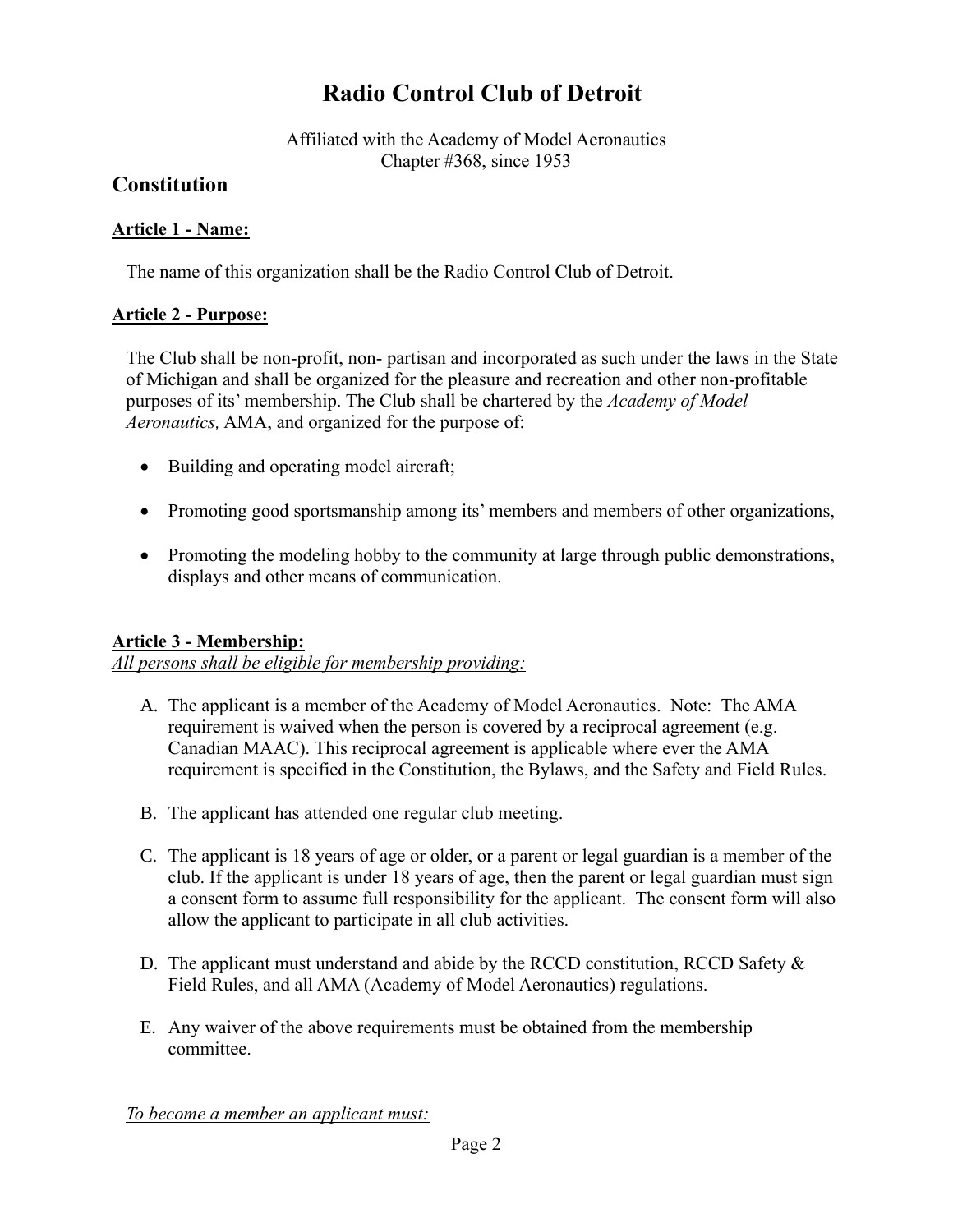- A. Make an application in writing to the membership.
- B. Be approved by two-thirds vote at a regularly scheduled club meeting.
- C. Remit the initiation fee and other financial obligations to the club treasurer.

### *Types of membership:*

A. Senior active members are those 18 years or older, duly elected into membership in good standing, with club financial obligations not in arrears.

B. Junior members are those under 18 years of age, duly elected into membership in good standing, with club financial obligations not in arrears. All junior members must have a parent or legal guardian and a senior member from RCCD with a pilot status present while flying at the RCCD field.

C. Honorary members are those so appointed by the membership. They shall have no financial obligations or voting privileges. Honorary members using the club flying facilities must be a member of the Academy of Model Aeronautics.

D. Life members are those who, because of outstanding service to the club, are nominated by the president or membership committee and approved by the membership. Life members shall be exempt from paying dues however, they will remain responsible for any special assessments. Any life members wanting to use the fly facilities will need to fill out a current application form and have it approved to be able to use the facilities. Any Life members using the flying facilities must be a member of the Academy of Model Aeronautics.

As of 2022 all life members that will be using the flying facilities are being requested to contribute the current yearly dues to allow the club to operate, they will be under no obligation to pay yearly due to use the facilities.

E. Temporary members are those who seek a place to fly for a limited time. Members are duly elected into membership and in good standing, with club financial obligations not in arrears, and must be a member of the Academy of Model Aeronautics. Temporary membership will only be allowed once for a period of 30 days. After 30 days the member may seek a permanent membership with RCCD. For permanent membership application the member must follow all of the procedures for a new applicant. Note: see Bylaws article 3, section 9.

### **Article 4 - Termination of membership:**

Membership may be terminated by;

- A. The member's own request.
- B. Allowing club financial obligations to become in arrears.

C. Request of the club, as a result of a two-thirds vote at a regularly scheduled meeting, provided subject member has had an opportunity to plead their case.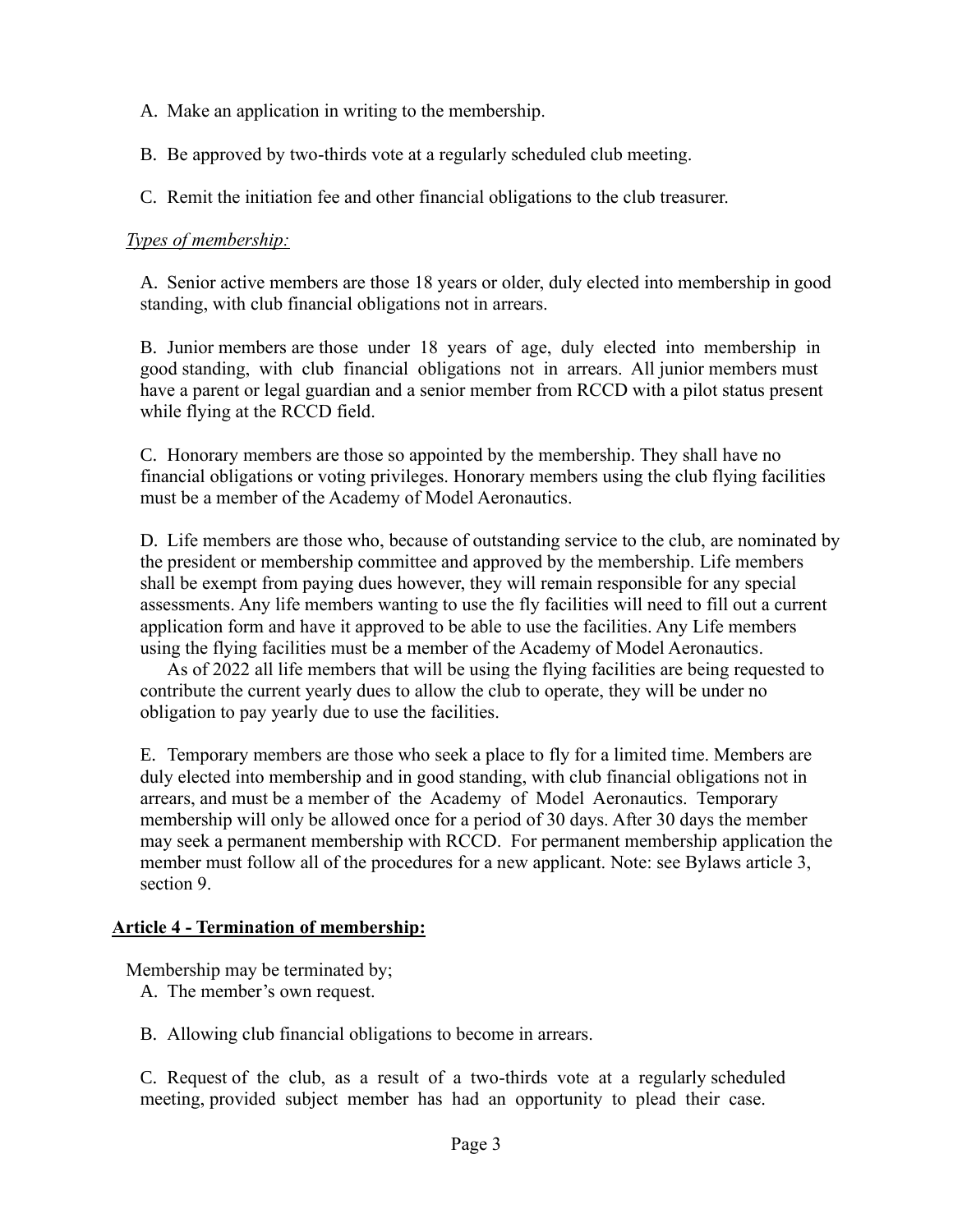## **Article** *5* **- Reinstatement of membership:**

A member whose membership has lapsed or been terminated for any reason must be voted into the club as a new member, with full payment of obligations.

### **Article 6 – Officers:**

The officers of the club shall be: President, Vice-President, Secretary and Treasurer. The term of office shall be one year. Any vacancy in office will be filled by election at the regular meeting following the occurrence of such vacancy.

## *The duties of the office shall be:*

- A. **President:** The President is the senior officer of the club and shall preside at all club meetings and functions. The President shall establish and appoint all committees. The President shall have the power to convene special meetings of the club at such times as the President deems necessary. Only the President shall have the power to make legal contracts in the name of the club, subject to the approval of a two-thirds vote at a regularly scheduled meeting of the club. In the event the President, because of circumstance, cannot legally sign contracts, the assignment of power shall fall on the next officer in line who meets the legal requirements. If none of the elected officers meet these qualifications, the membership may elect a qualified member to act in their stead.
- B. **Vice-President:** The Vice-President shall act in the capacity of an assistant President, and shall assume the duties of any club officer during an absence. He shall maintain a program for the education and training of new members in flight proficiency.
- C. **Secretary:** The Secretary shall keep an accurate record of the attendance and minutes of each meeting. The Secretary shall be responsible for all club correspondence, and for club contest records.
- D. **Treasurer:** The Treasurer shall be responsible for collecting and recording all dues, fees and assessments levied by the club. The Treasurer shall have the sole authority to write checks (countersigned by an authorized club officer) and make bank deposits for the club. The Treasurer is authorized to receive contributions, grants, donations, or bequests from any individuals, institutions or estates, and hold same in the name of the club, to be used for either endowment purposes or operating expenses. The Treasurer is responsible for meeting all financial obligations of the club from club funds. The Treasurer shall make a financial report to the membership at least once per month. The Treasurer is responsible for notifying members of delinquent dues. The Treasurer shall be bonded and the bonding fee paid for by the club.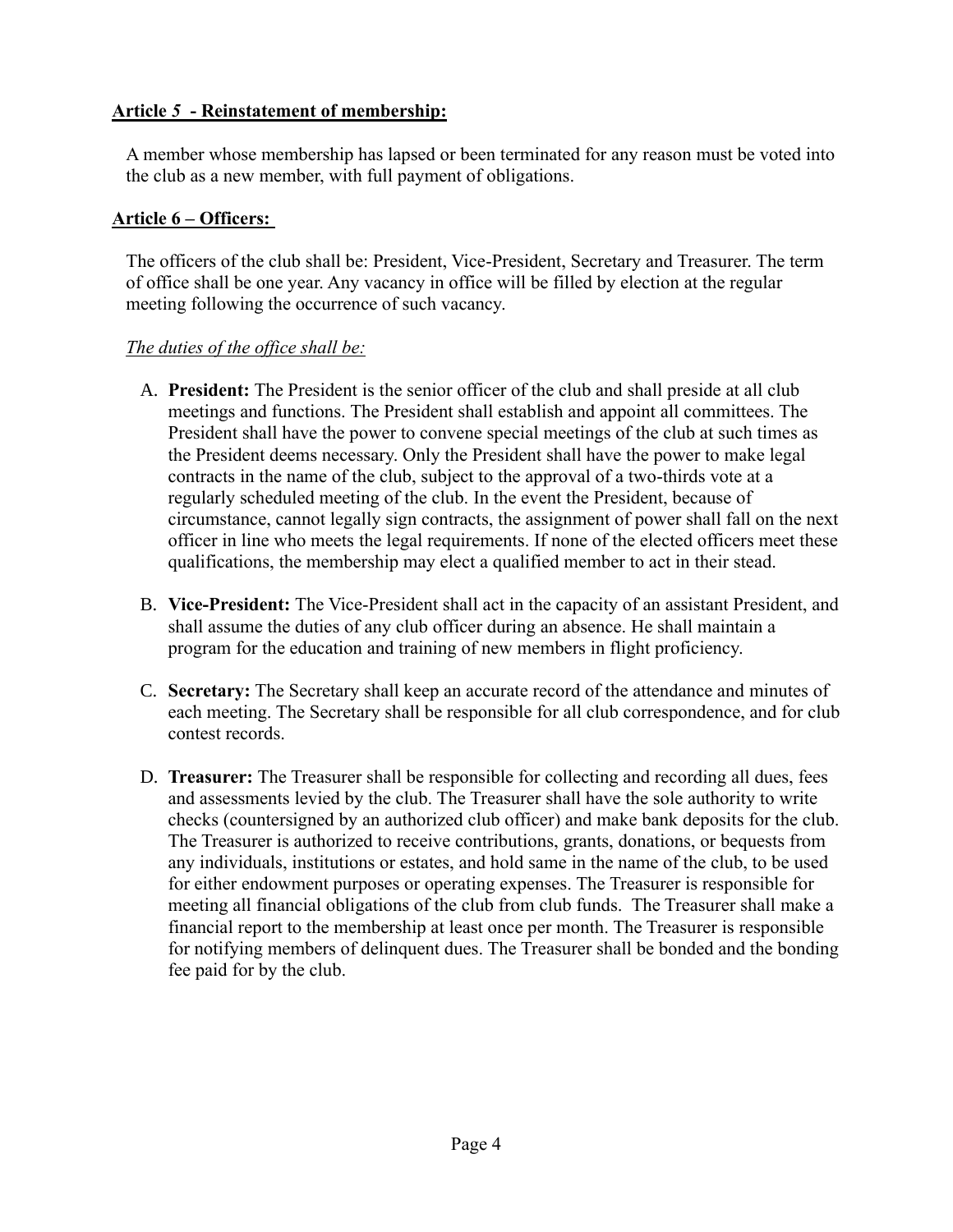## **Article 7 - Election of officers:**

Nominees for office must have been a member for a period of one year preceding the date of the election.

The election of officers shall take place at the first regularly scheduled meeting in December.

The club officers shall officially assume office the first meeting in January.

The election shall be by a plurality vote. In case of a tie, a run-off election shall be held.

Election of officers will be by written ballot.

Nominations will commence three months prior to election.

In the event of only one nominee per office, the chair may declare those nominees are thereby elected by acclamation.

### **Article 8 - Committees:**

### *The club shall have the following committees:*

The **Executive Committee** is composed of the officers of the club. It shall meet as needed to plan policies and make recommendations to the membership. It can also rule upon applications for membership that request a waiver of eligibility requirements and make recommendations to the membership. It shall investigate and recommend action on delinquent members.

The **Audit Committee** shall review and audit the treasurer's books and records each year and report to the membership. This audit shall take place as soon after elections as possible. The committee shall consist of the incoming and outgoing treasurer and at least two members other than officers. The audit shall be announced to the general membership, and any members who wish to attend this audit may do so.

The **Membership Committee** shall consist of two club members. They shall be responsible for the collection of dues and for confirmation that prospective members have a current AMA card. They will submit the completed paperwork and monies collected to the treasurer at the end of the meeting.

### **Article 9- Voting:**

Only active and life members are permitted to vote.

Voting on all club business (including financial matters) shall require a simple majority at a regular scheduled meeting, except for constitutional amendments.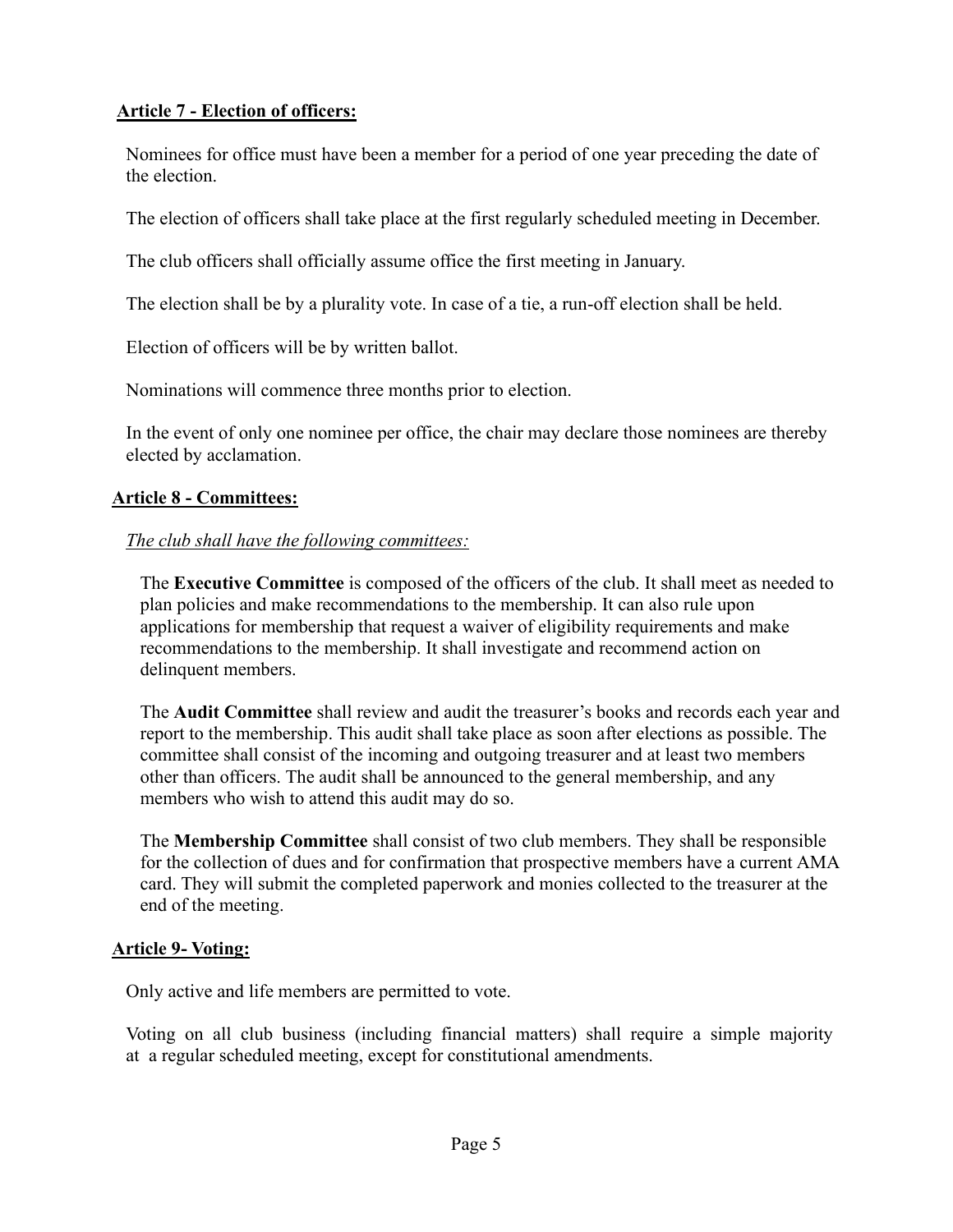### **Article 10 - Amendments:**

Amendments to the constitution may be made at any regularly scheduled meeting, provided that a reasonable attempt has been made by written notice to notify all members one month in advance. A two-thirds vote of the members present at the meeting is required for ratification of the amendment.

#### **Article 11 - Business:**

The recommended order of business shall be:

- A. Reading of the minutes.
- B. Treasurer's report.
- C. Introduction and the voting of new applicants for membership.
- D. Committee reports.
- E. Old business.
- F. New business.
- G. Showing of projects of members.
- H. Adjournment.

Business once acted upon is considered final. A two-thirds vote of the members present is required to re-open a previous item of business.

Collection of funds where possible, shall be made before the meeting opens or after adjournment.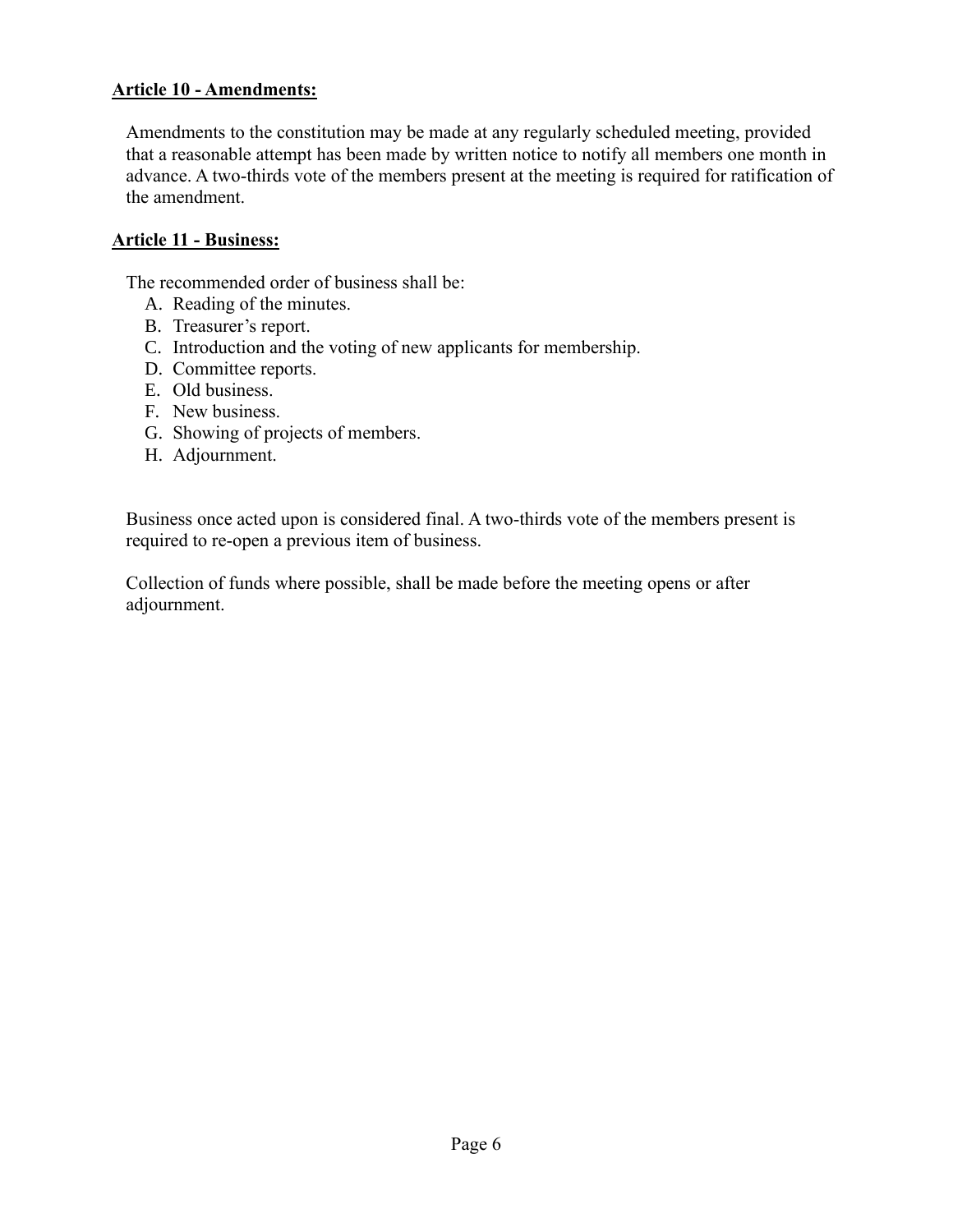## **Bylaws**

## **Article 1 - Policies:**

- A. The Bylaws listed herein are considered to be items of major policy. Amendments to the Bylaws may be made at any regularly scheduled meeting, provided that a reasonable attempt has been made to notify all members, one meeting prior of the pending vote to amend the Bylaws. A majority vote of the members present is required for ratification of the amendment.
- B. Changes to the club safety and field rules may be made at any regularly scheduled meeting, provided that a reasonable attempt has been made to notify all members, one meeting prior of the pending vote to amend the rules. A majority vote of the members present is required for ratification of the rule changes.
- C. The club shall develop, operate and maintain the flying field located within the Wetzel State Recreation Area in accordance with the lease agreement between the State of Michigan (DNR) and the club, during the time this lease is in effect.
- D. Grievance & Corrective Action Policy and Procedures:

This four-tier policy is a response to blatant and/or repetitive violations of club rules. Any club member can report a violation (in writing) to the Executive Committee of the club (or appointed Committee). The Executive Committee will investigate all complaints and determine what or if any corrective action is warranted, including retraining and/or utilizing tiers one through four. This is a formal, constructive tool for the club to use in order to avoid escalating and dangerous situations that could lead to serious problems, injuries and/or the loss of our flying field.

### Tier One

A member of the Executive Committee will speak to the individual member and identify strategies to remedy the issue.

## Tier Two

If a further complaint is reported to the Executive Committee within a year, the individual member's flying privileges may be suspended for up to a month.

### Tier Three

If a third complaint is reported to the Executive Committee within a year from the date of the last incident, the individual member's flying privileges may be suspended for up to a year.

### Tier Four

If an individual violates the suspensions in either tier two or tier three, the individual may be expelled from the club.

A written letter documenting violation of any tier of the disciplinary procedure will be sent to the individual member after verbal notification.

Any member receiving a Grievance, who directs any retaliation, will be subject to immediate expulsion from the club. This is to include threats, intimidations, physical harm, intentional equipment damage or any other action deemed retaliatory by the club.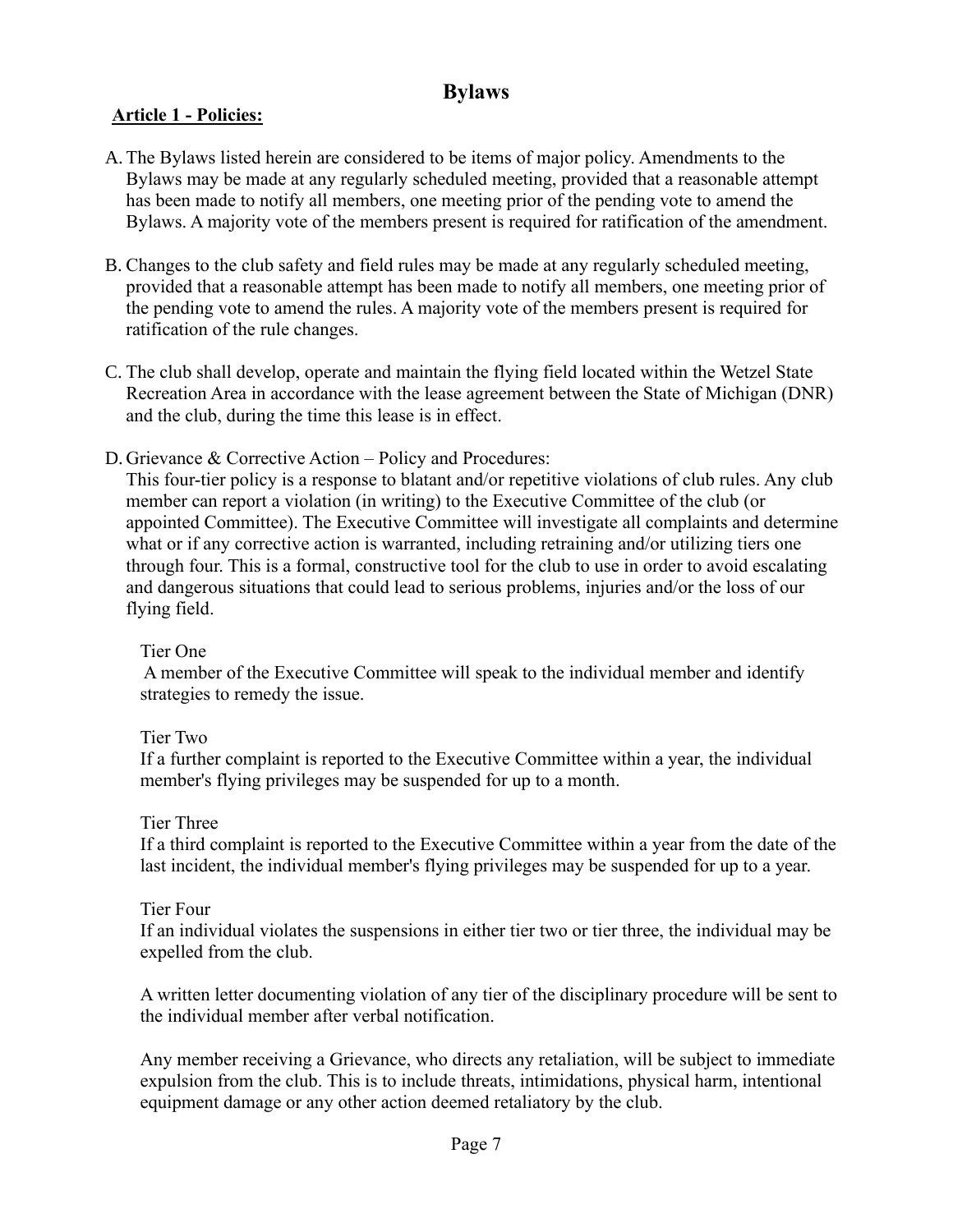## **Article 2 - Meetings:**

Regular meetings of the club shall be held at least once a month.

Quorum: 10% of the membership counted on March 31 shall constitute a quorum.

The parliamentary authority shall be the current edition of Roberts Rules of Order and shall be the reference for anything not covered in the constitution or bylaws.

#### **Article 3 - Financial obligations:**

#### Section 1.

Initiation fee *as defined on the current Application Form* will be assessed to all new members joining the club. As of this amendment the initiation fee is \$50.

- 1. Any former members, upon rejoining the club, will be subject to the initiation fee and article 5 of the constitution.
- 2. Any "Junior members" not covered by a Senior member will not be subject to the initiation fee.

#### Section 2.

Regular dues *as defined on the Current Application Form* will be accessed yearly. As of the date of this amendment the dues are \$100/yr.

- 1. All members are requested to perform 10 (ten) hours of work for the benefit of the club. Exemptions may be made by a member of the membership committee, or any member of the Executive Board.
- 2. During the year any person holding an officer position will have the benefit of 50% dues reduction, if requested.
- 3. "Junior members" not covered by a Senior member, shall pay the reduced rate of 25% of the Regular Dues Rate rounded to the nearest \$5 increment until they reach the age of 18. All other financial obligations will still apply.
- 4. At the first meeting in November, the membership will determine the dues structure for the following year with a 2/3 vote of a quorum in attendance. An attempt will be made to give notice of this meeting to allow members to be present for discussion, but is not required.

### Section 3.

Special Assessments shall only be assessed for expenses for a specific reason or item, unexpected and/or emergency in nature, for a specified length of time, and not covered in the projected budget. If during the year the expenses outweighs revenue a "Special Dues Assessment" may be required, it will be handled under this section. A vote for a special assessment shall be made at any regularly scheduled meeting, provided that a reasonable attempt has been made to notify all members, one meeting prior of the pending vote of the assessment. A majority vote of the members present is required for ratification of the assessment.

All financial obligations are assessed on a per family basis. If more than one person in a family household belongs to the club, the financial obligations fall only on the senior member of the household. If the only member of a household is a junior member, then this member is responsible for all of the financial obligations.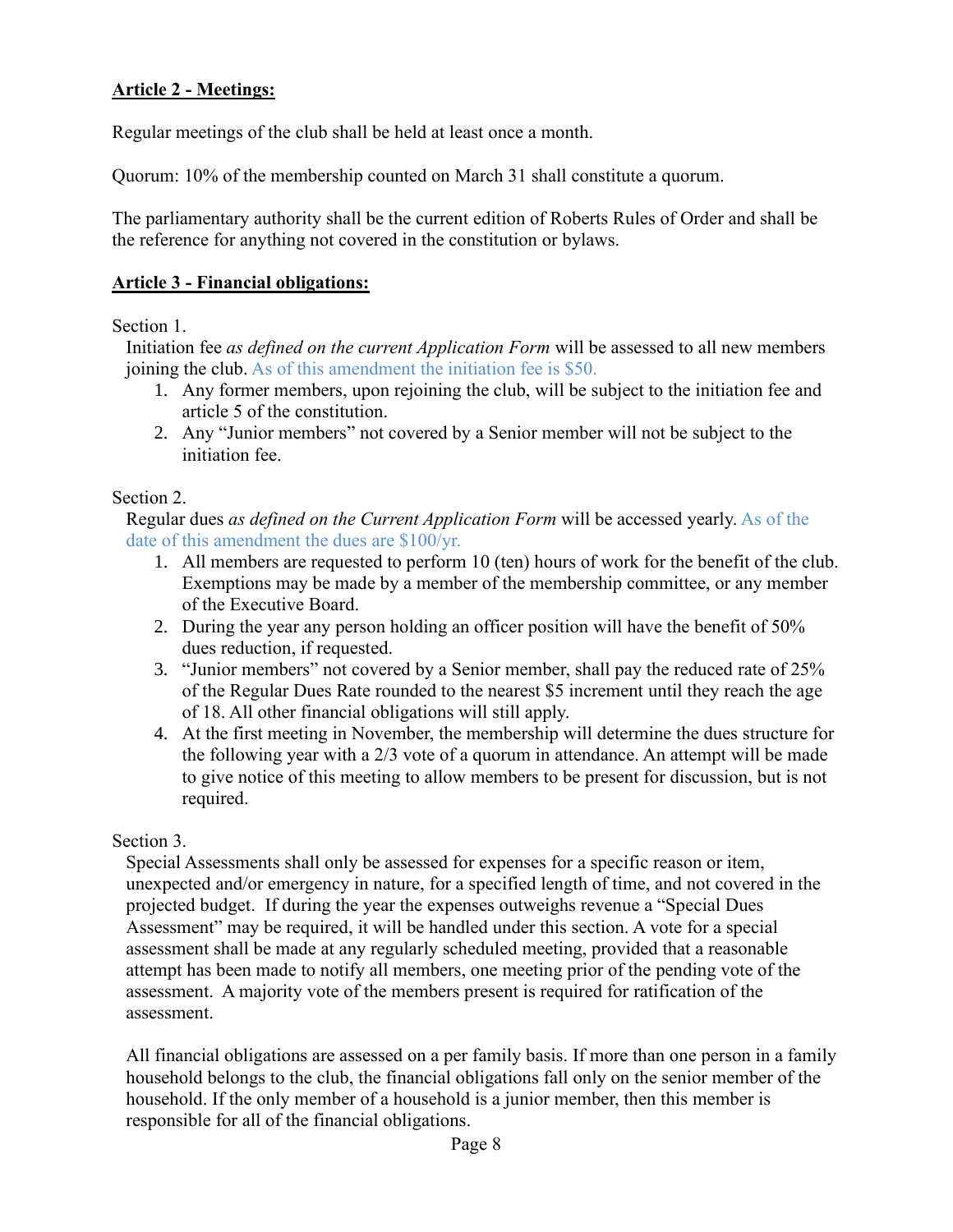All Special assessments obligation will be due within 30 days or as defined in the special assessment. Special assessment as will need to be paid as required to be able to fly.

## Section 4.

Financial obligations are due on the first meeting on November of each year, and are payable through January 31. A member is considered delinquent if their obligations are not paid by January 31 and their membership is automatically suspended. A member has until March 1 to meet their financial obligations. After March 1, membership is automatically terminated.

## Section 5.

Members must show proof of their current membership in the Academy of Model Aeronautics before their membership can take effect. Members paying financial obligations without proof of such membership will not be presented with their club membership card until such proof is presented to the club treasurer. No person shall fly an aircraft at the club facilities without a current membership in the Academy of Model Aeronautics. No club member shall use facilities unless all current financial obligations are met.

## Section 6.

New members joining prior to the first meeting in August shall pay the full years dues. Those joining at the first meeting in August or any time during the balance of the year shall pay one half of the dues for that year. Dues paid on or after the first meeting in November will be applied to the following year's dues.

Section 7.

The officers of the club still be liable for all special assessments.

Section 8. Empty

## Section 9.

Temporary members will be assessed \$30.00 for a onetime period of 30 days. After which, if the temporary member decides to have a one-year membership, then this member will be obligated to pay all initiation fees, regular dues, and any other financial obligations as stated above in article 3 (financial obligations).

Section 10.

Guests are limited to three (3) visits per year to use the facilities and must be accompanied by a current member of RCCD. Exceptions to this limitation may be made by any member of the Membership Committee or Executive Board.

## **Article 4 - Disbursements**:

The club's officers may, at their discretion, spend up to \$50.00 each, of club funds in the interim between meetings for the benefit of the club. Any expenditure over this amount must be voted on at a regular club meeting.

## **Article 5 - Disbandment:**

In the event of the disbandment of the club, all assets of the club will be given to a local charity. That charity will be determined at the last club meeting.